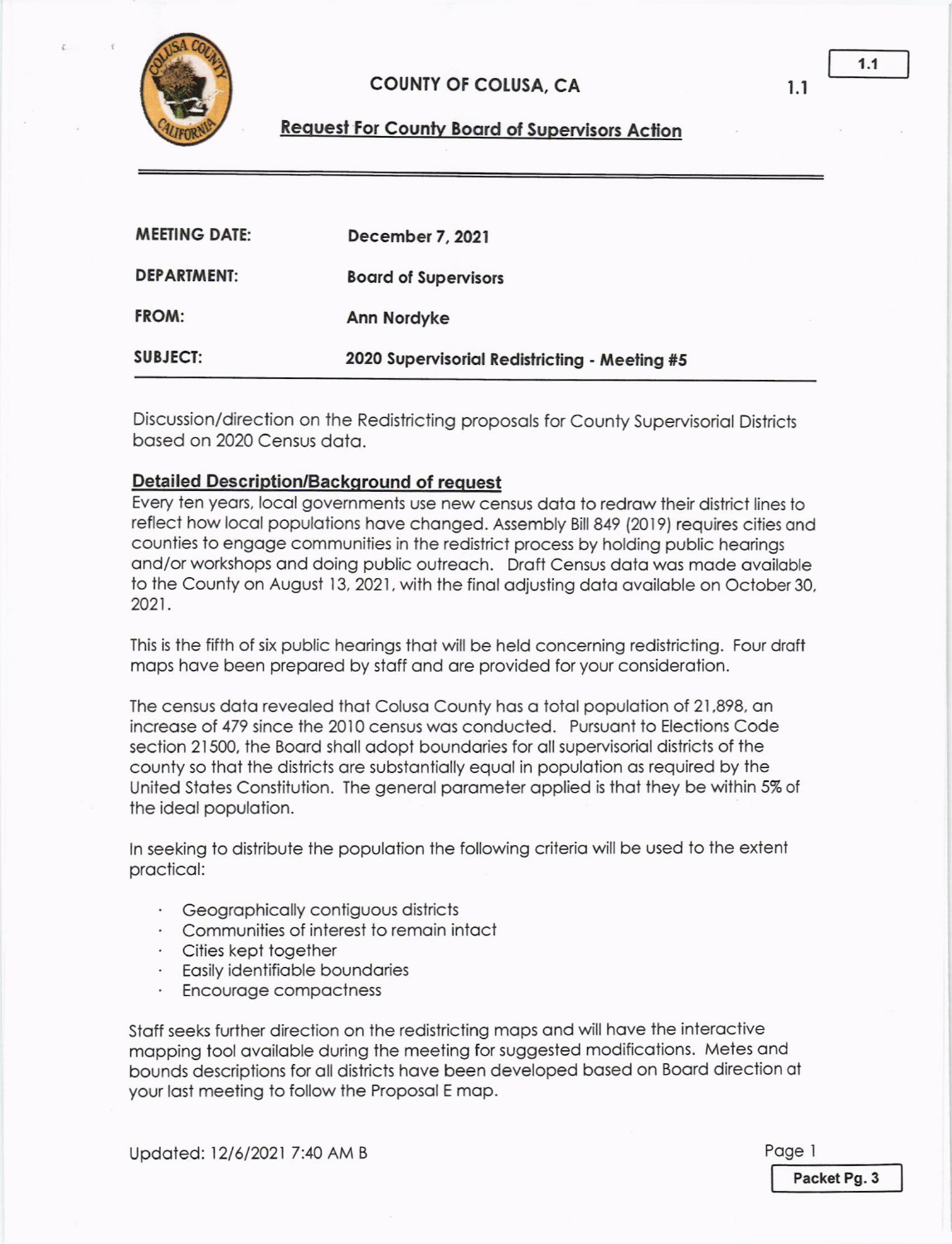The proposed Ordinance setting the district boundaries is included as a separate item on this agenda for introduction. The final meeting for adoption to be held December 141h.

## **Prior Board Action**

Redistricting Presentation on May 11 , 2021 Held First Public Hearing on November 2, 202'1 Held Second Public Hearing on November 9, 2021 Held Third Public Hearing on November 15,2021 Held Fourth Public Hearing on November 23, 2021

#### **Fiscal Impact/Funding Source**

None. Action for the Clerk

Dependent upon board direction

#### **ATTACHMENTS:**

- 11-09-2021 Proof Publication Public Hearing Notice Redistricting Hearing Schedule (PDF)
- Proposal A Map Layout (map2021021107995) 2 Optimized (PDF)
- Proposal B Map Layout (map2021031182199) 2 Optimized (PDF)
- Proposal C Map Layout (map2021041144900) 2 Optimized (PDF)
- Proposal D Map Layout (map2021151123670) (PDF)
- . Proposol D City of Coluso Mop Loyout (mop202l 151138878) (PDF)
- . Proposol D City of Willioms Mop Loyoul (mop202117119824) (PDF)
- . 2010 Finol Mop (PDF)
- Proposal E Map Layout (map2021241122624) (PDF)
- Proposal E City of Williams Map Layout (map2021241122624) (PDF)
- Proposal E City of Colusa Map Layout (map2021241122624) (PDF)

Updated: 12/6/2021 7:40 AM B Poge 2